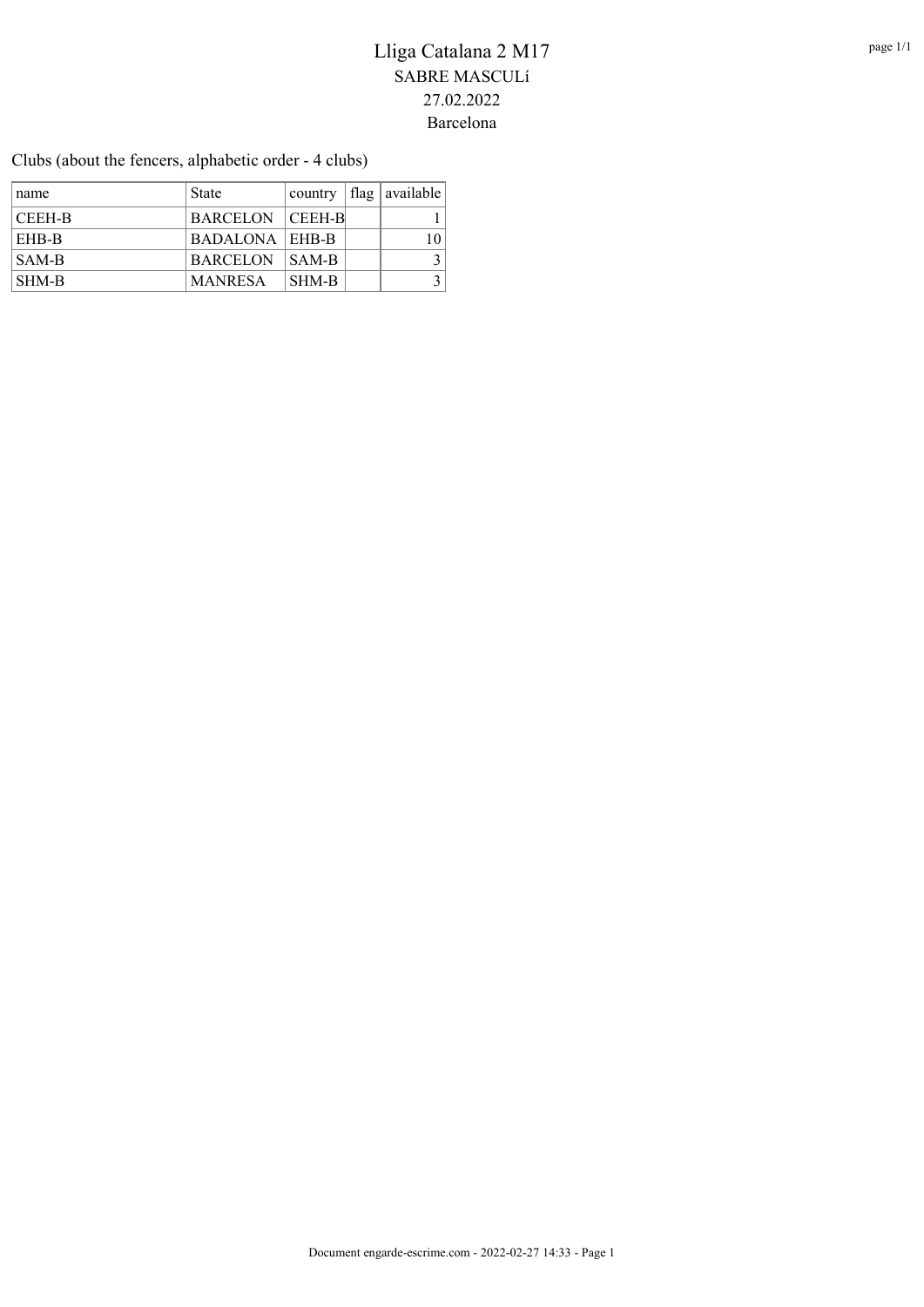Fencers (present, ordered by fencer number - 16 fencers)

| ran            |                | number   name and first name    | club         | flag |
|----------------|----------------|---------------------------------|--------------|------|
| 1              | 1              | <b>LLOBET TORRENT Marc</b>      | EHB-B        |      |
| $\overline{2}$ | $\mathfrak{D}$ | <b>IVANCIC SANTANA Milos</b>    | EHB-B        |      |
| 3              | 3              | <b>DOBOS SAAVEDRA Zsolt</b>     | EHB-B        |      |
| 4              | 4              | ROMÁN BLANQUE Adrián            | SHM-B        |      |
| 5              | 5              | VALL ESTEFANELL Mallol          | SHM-B        |      |
| 6              | 6              | <b>MONTEALVO AVEIRO Nicolas</b> | EHB-B        |      |
| 7              | 7              | <b>ARGIMON LLOBERAS Oriol</b>   | EHB-B        |      |
| 8              | 8              | <b>MATEO FERRET Max</b>         | SAM-B        |      |
| 9              | 9              | OLANGUA FERNÁNDEZ Dario         | SAM-B        |      |
| 10             | 11             | <b>JOVE FAMADAS Cesc</b>        | EHB-B        |      |
| 11             | 12             | <b>SORIANO VALE Martí</b>       | EHB-B        |      |
| 12             | 13             | <b>CASAS GONZALVO Arnau</b>     | SAM-B        |      |
| 13             | 14             | <b>BLANCO PEREZ Joel</b>        | EHB-B        |      |
| 14             | 15             | BORRAZ LABRADOR Jordi           | EHB-B        |      |
| 15             | 16             | VILASECA BELLÉS Bernat          | <b>SHM-B</b> |      |
| 16             | 9999           | STOOPS LUGO Hendrik             | EHB-B        |      |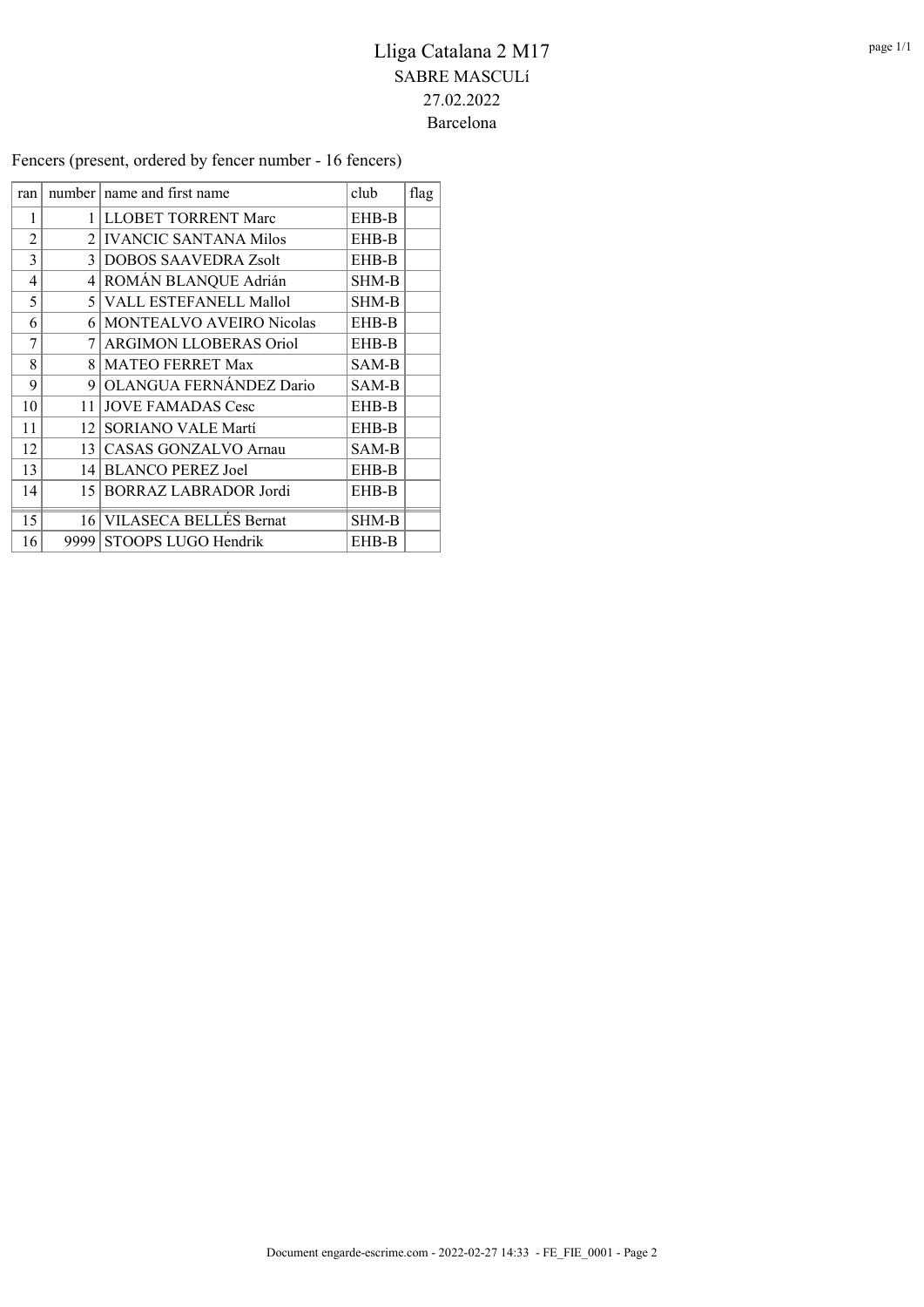Overall number of participants: 16 Number of participants among the 32 first fencers of the FIE ranking: 15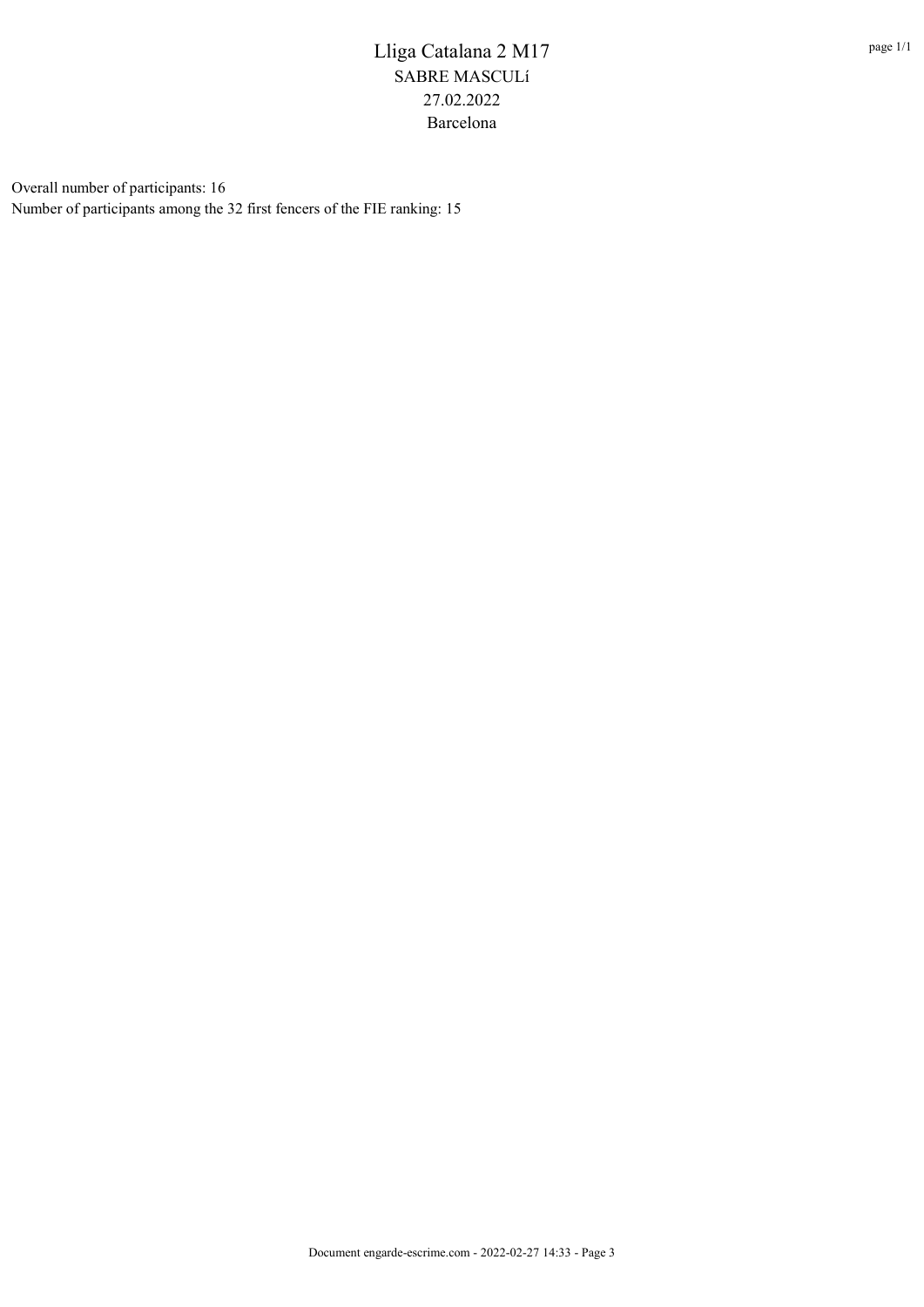#### Formula of the competition

16 fencers

1 poules: round

16 fencers 3 poules (1 poule of 6, 2 poules of 5) Separation by : clubs 16 qualifiers

\_\_\_\_\_\_\_\_\_\_\_\_\_\_\_\_\_\_\_\_\_\_\_\_\_\_\_\_\_\_\_\_\_

Direct elimination : 16 fencers

Direct tableau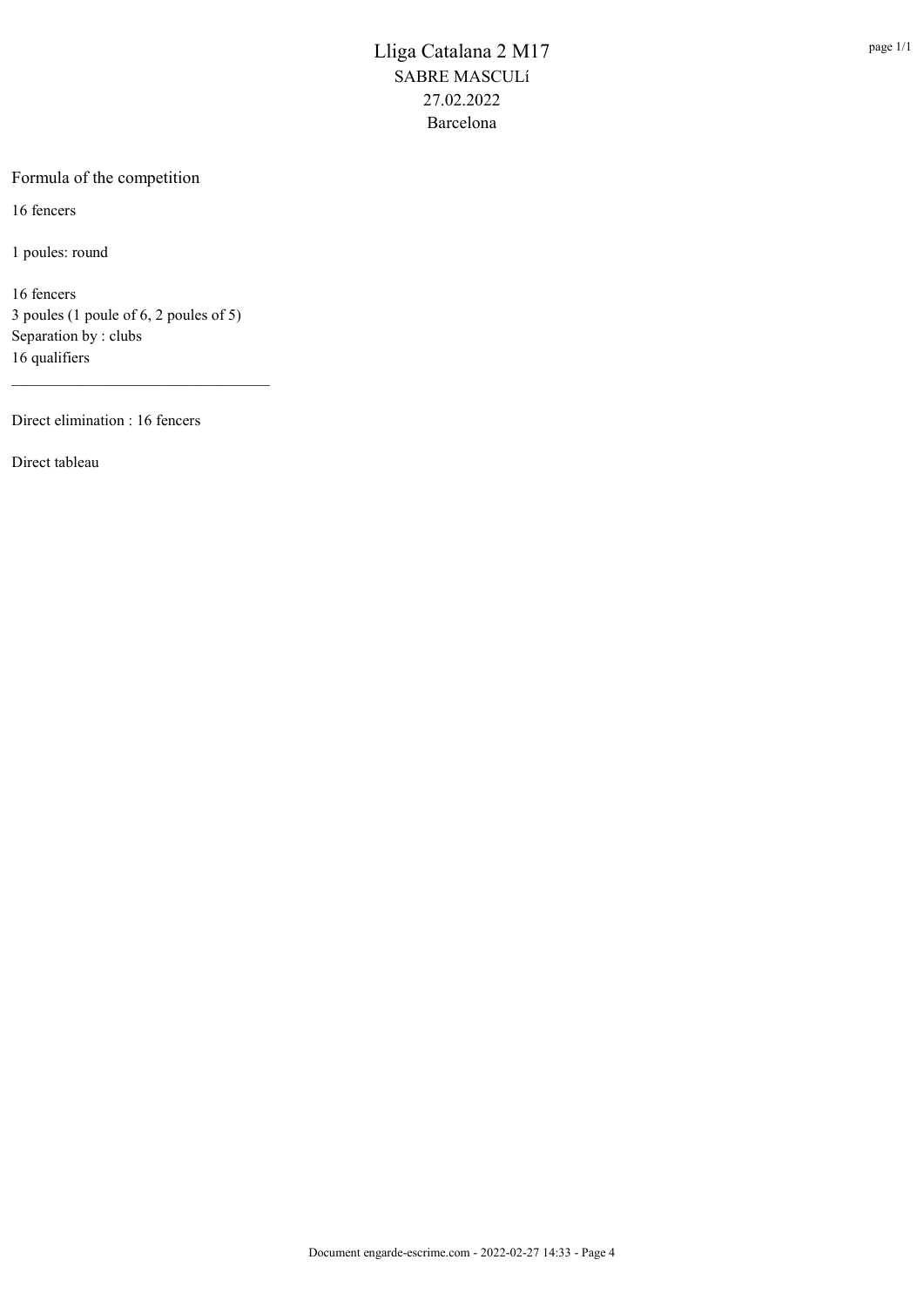Poules, round No 1

Poule No 1 12:30 Piste 7 Referee: GARCIA Daniel EHB-B

|                                 |              |  |  | V/M   | ind.      | HS rank |                |
|---------------------------------|--------------|--|--|-------|-----------|---------|----------------|
| <b>MATEO FERRET Max</b>         | SAM-B        |  |  | 0.500 | $-1$      |         |                |
| VILASECA BELLÉS Bernat          | <b>SHM-B</b> |  |  | 0.000 | $-10^{-}$ |         | - 5            |
| <b>MONTEALVO AVEIRO Nicolas</b> | EHB-B        |  |  | 0.750 |           |         |                |
| <b>BLANCO PEREZ Joel</b>        | EHB-B        |  |  | 0.250 | $-10$     |         | $\overline{4}$ |
| LLOBET TORRENT Marc             | EHB-B        |  |  | -000  | 14        | 20      |                |

Poule No 2 12:30 Piste 13 Referee: CASANOVA Lucas SAM-B

|                               |       |  |  | V/M   | ind.  | HS rank |                |
|-------------------------------|-------|--|--|-------|-------|---------|----------------|
| <b>IVANCIC SANTANA Milos</b>  | EHB-B |  |  | 0.750 |       |         |                |
| <b>SORIANO VALE Martí</b>     | EHB-B |  |  | 0.750 |       | 18      | -2             |
| CASAS GONZALVO Arnau          | SAM-B |  |  | 0.000 | $-14$ |         | - 5            |
| VALL ESTEFANELL Mallol        | SHM-B |  |  | 0.750 |       |         |                |
| <b>ARGIMON LLOBERAS Oriol</b> | EHB-B |  |  | 0.250 |       |         | $\overline{4}$ |

Poule No 3 12:30 Piste 17 Referee: CASTILLO Oscar SHM-B

|       |  |  | V/M   | ind.  | HS rank |                |
|-------|--|--|-------|-------|---------|----------------|
| EHB-B |  |  | 0.800 | 13    | 24      |                |
| EHB-B |  |  | 0.400 |       | 14      | $\overline{4}$ |
| EHB-B |  |  | 0.000 | $-16$ |         | -6             |
| EHB-B |  |  | 0.200 | $-13$ |         | $\sim$         |
| SHM-B |  |  | 0.800 | 12    | 23      | $\mathcal{L}$  |
| SAM-B |  |  | 0.800 |       | 22      | $\mathcal{R}$  |
|       |  |  |       |       |         |                |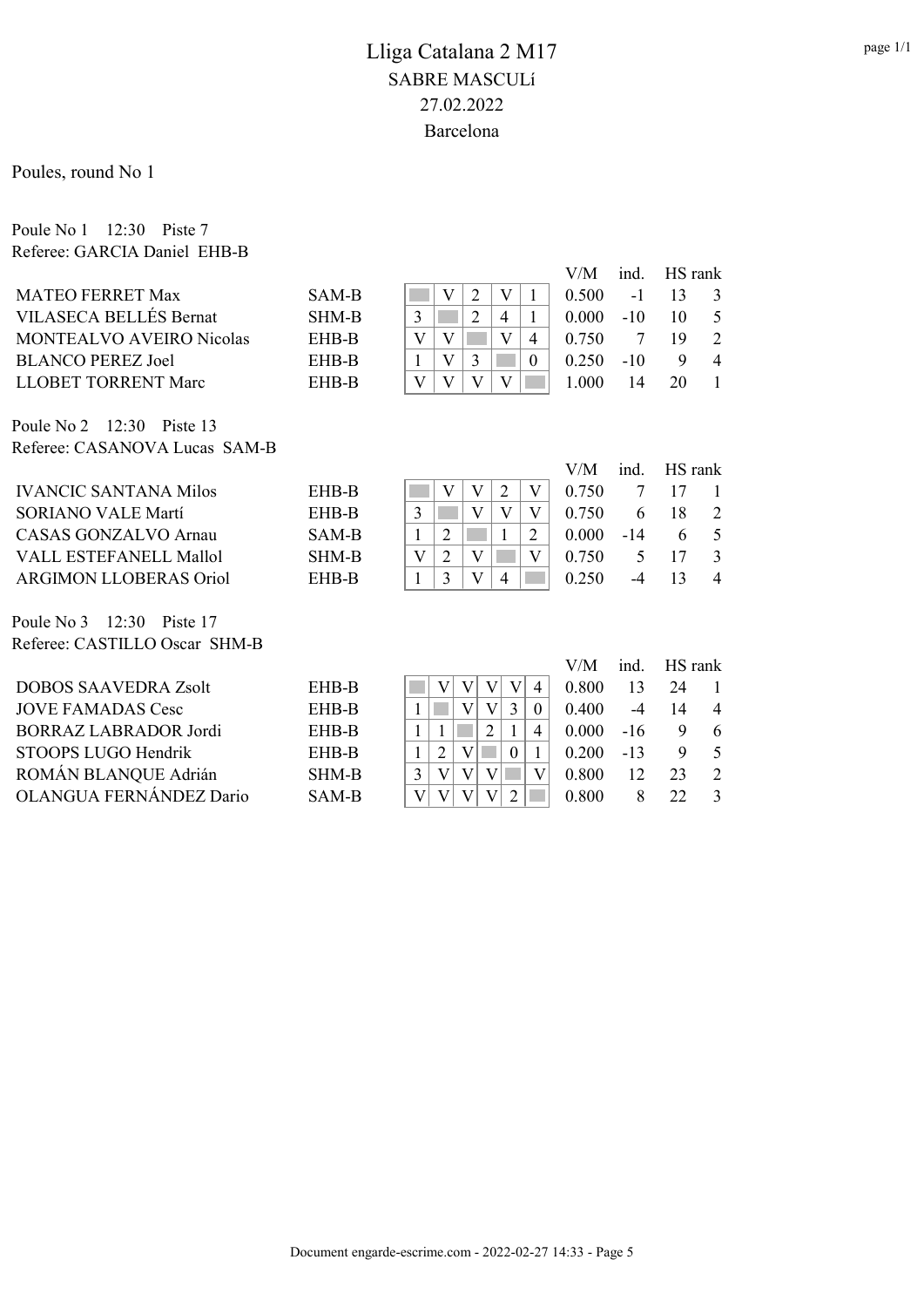| ran            | name and first name           | club  | V/M   | ind.  | HS. | group     |
|----------------|-------------------------------|-------|-------|-------|-----|-----------|
| 1              | LLOBET TORRENT Marc           | EHB-B | 1.000 | 14    | 20  | qualifier |
| $\mathfrak{D}$ | <b>DOBOS SAAVEDRA Zsolt</b>   | EHB-B | 0.800 | 13    | 24  | qualifier |
| 3              | ROMÁN BLANQUE Adrián          | SHM-B | 0.800 | 12    | 23  | qualifier |
| 4              | OLANGUA FERNÁNDEZ Dario       | SAM-B | 0.800 | 8     | 22  | qualifier |
| 5              | MONTEALVO AVEIRO Nicolas      | EHB-B | 0.750 | 7     | 19  | qualifier |
| 6              | <b>IVANCIC SANTANA Milos</b>  | EHB-B | 0.750 | 7     | 17  | qualifier |
| 7              | <b>SORIANO VALE Martí</b>     | EHB-B | 0.750 | 6     | 18  | qualifier |
| 8              | VALL ESTEFANELL Mallol        | SHM-B | 0.750 | 5     | 17  | qualifier |
| 9              | <b>MATEO FERRET Max</b>       | SAM-B | 0.500 | $-1$  | 13  | qualifier |
| 10             | <b>JOVE FAMADAS Cesc</b>      | EHB-B | 0.400 | $-4$  | 4   | qualifier |
| 11             | <b>ARGIMON LLOBERAS Oriol</b> | EHB-B | 0.250 | $-4$  | 13  | qualifier |
| 12             | <b>BLANCO PEREZ Joel</b>      | EHB-B | 0.250 | $-10$ | 9   | qualifier |
| 13             | STOOPS LUGO Hendrik           | EHB-B | 0.200 | $-13$ | 9   | qualifier |
| 14             | VILASECA BELLÉS Bernat        | SHM-B | 0.000 | $-10$ | 10  | qualifier |
| 15             | CASAS GONZALVO Arnau          | SAM-B | 0.000 | $-14$ | 6   | qualifier |
|                | 16 BORRAZ LABRADOR Jordi      | EHB-B | 0.000 | $-16$ | 9   | qualifier |

Ranking of poules, round No 1 (ordered by ranking - 16 fencers)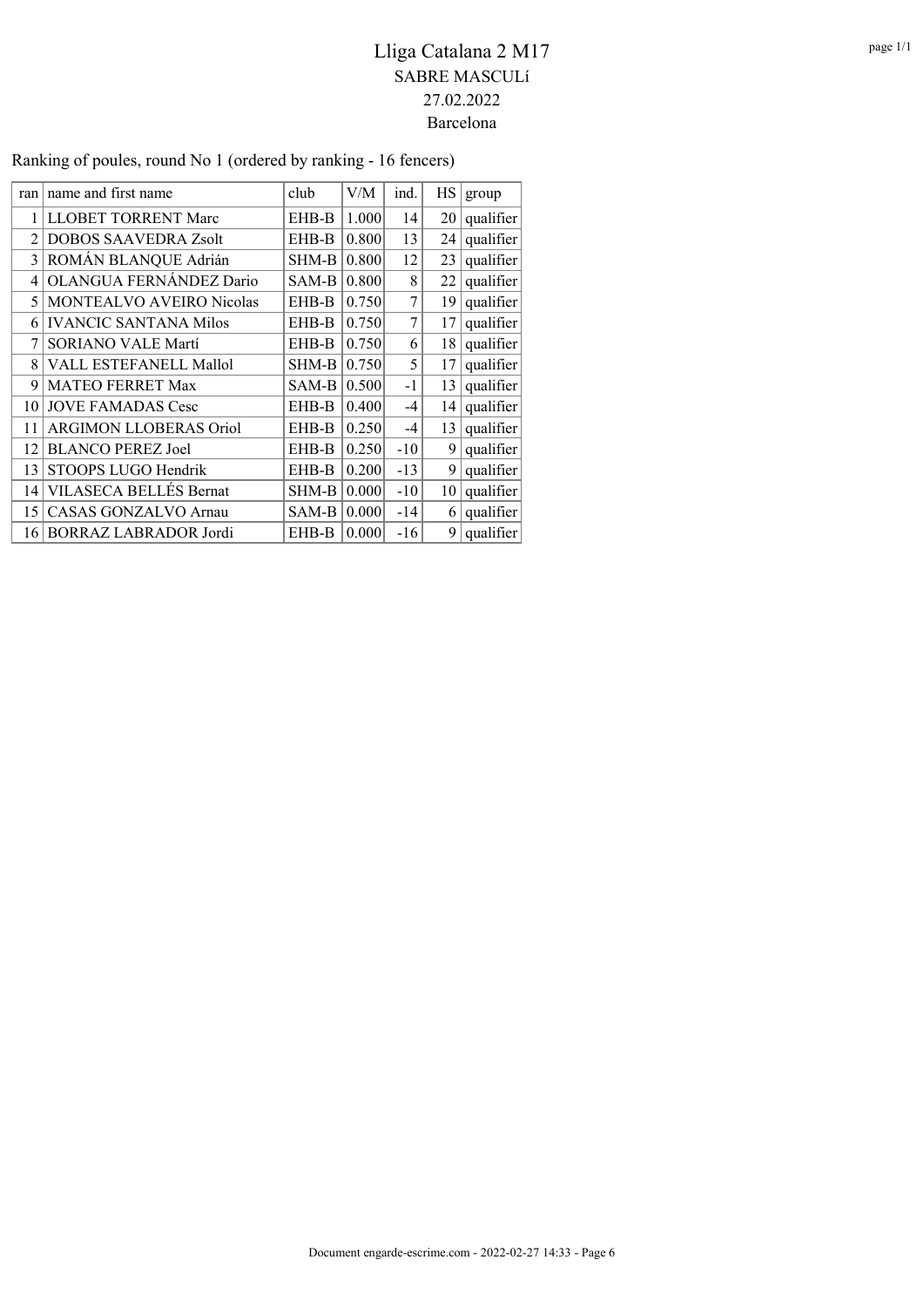| ran            | name and first name           | club  | V/M   | ind.  | НS | group     |
|----------------|-------------------------------|-------|-------|-------|----|-----------|
| 1              | LLOBET TORRENT Marc           | EHB-B | 1.000 | 14    | 20 | qualifier |
| $\mathfrak{D}$ | <b>DOBOS SAAVEDRA Zsolt</b>   | EHB-B | 0.800 | 13    | 24 | qualifier |
| 3              | ROMÁN BLANQUE Adrián          | SHM-B | 0.800 | 12    | 23 | qualifier |
| 4              | OLANGUA FERNÁNDEZ Dario       | SAM-B | 0.800 | 8     | 22 | qualifier |
| 5              | MONTEALVO AVEIRO Nicolas      | EHB-B | 0.750 | 7     | 19 | qualifier |
| 6              | <b>IVANCIC SANTANA Milos</b>  | EHB-B | 0.750 | 7     | 17 | qualifier |
| 7              | <b>SORIANO VALE Martí</b>     | EHB-B | 0.750 | 6     | 18 | qualifier |
| 8              | VALL ESTEFANELL Mallol        | SHM-B | 0.750 | 5     | 17 | qualifier |
| 9              | <b>MATEO FERRET Max</b>       | SAM-B | 0.500 | $-1$  | 13 | qualifier |
| 10             | <b>JOVE FAMADAS Cesc</b>      | EHB-B | 0.400 | $-4$  | 14 | qualifier |
| 11             | <b>ARGIMON LLOBERAS Oriol</b> | EHB-B | 0.250 | $-4$  | 13 | qualifier |
| 12             | <b>BLANCO PEREZ Joel</b>      | EHB-B | 0.250 | $-10$ | 9  | qualifier |
| 13             | STOOPS LUGO Hendrik           | EHB-B | 0.200 | $-13$ | 9  | qualifier |
| 14             | VILASECA BELLÉS Bernat        | SHM-B | 0.000 | $-10$ | 10 | qualifier |
| 15             | <b>CASAS GONZALVO Arnau</b>   | SAM-B | 0.000 | $-14$ | 6  | qualifier |
| 16             | BORRAZ LABRADOR Jordi         | EHB-B | 0.000 | $-16$ | 9  | qualifier |

Ranking at the end of the poules (ordered by ranking - 16 fencers)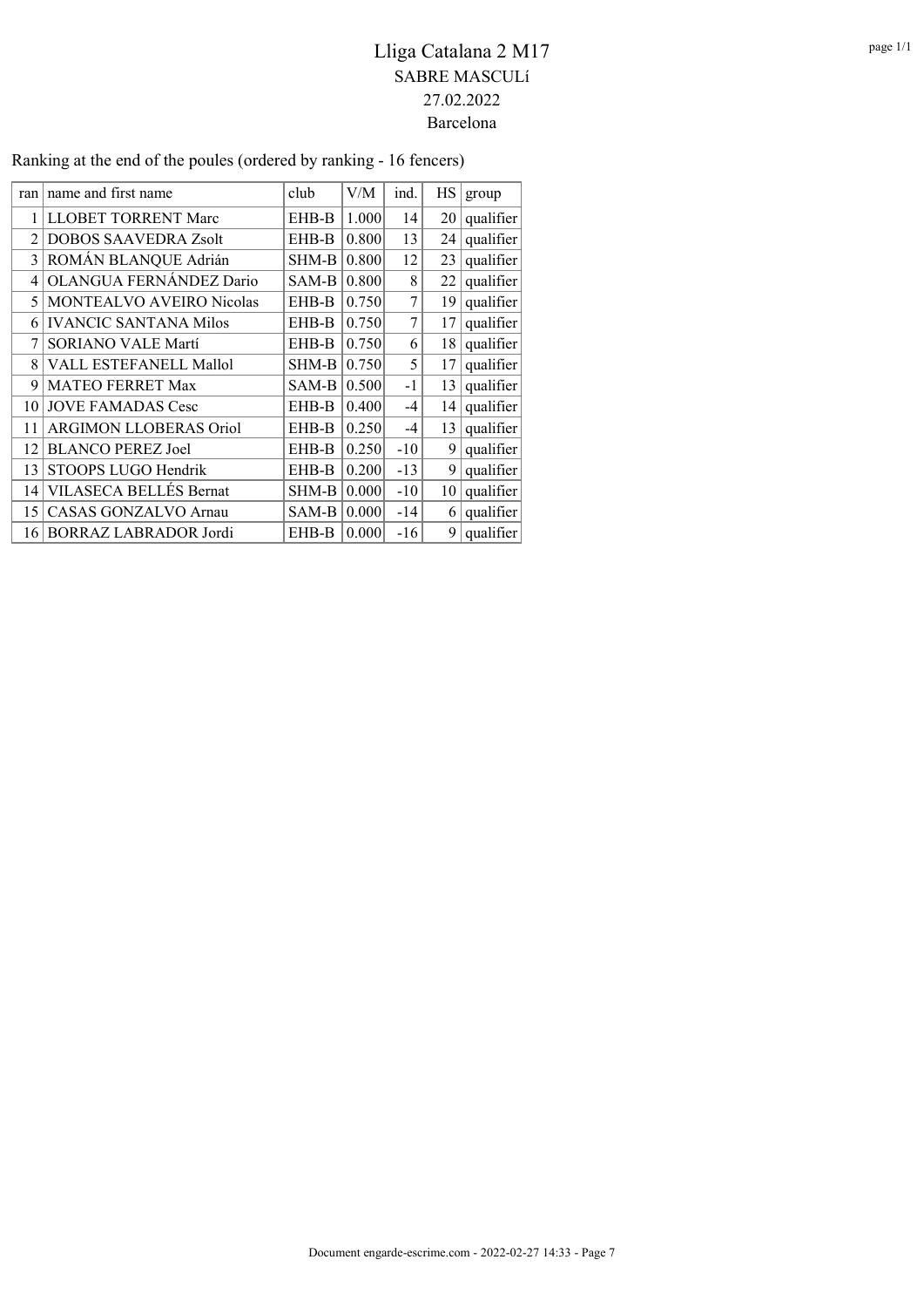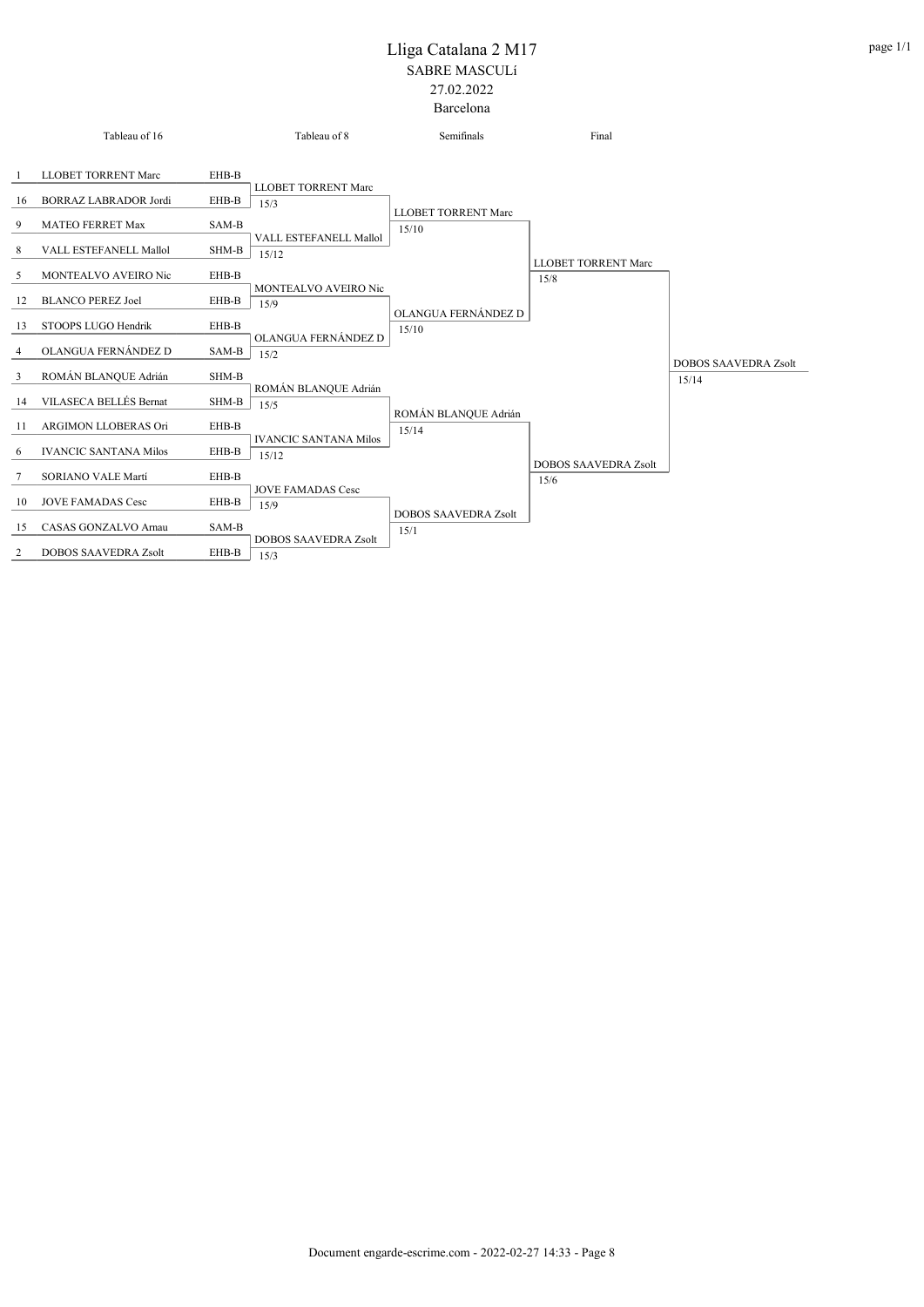|                | Tableau of 8                    |       | Semifinals                          | Final                       |                             |
|----------------|---------------------------------|-------|-------------------------------------|-----------------------------|-----------------------------|
| -1             | LLOBET TORRENT Marc             | EHB-B |                                     |                             |                             |
| 8              | VALL ESTEFANELL Mallol          | SHM-B | <b>LLOBET TORRENT Marc</b><br>15/10 | <b>LLOBET TORRENT Marc</b>  |                             |
| 5              | <b>MONTEALVO AVEIRO Nicolas</b> | EHB-B | OLANGUA FERNÁNDEZ Dario             | 15/8                        |                             |
| $\overline{4}$ | OLANGUA FERNÁNDEZ Dario         | SAM-B | 15/10                               |                             | <b>DOBOS SAAVEDRA Zsolt</b> |
| 3              | ROMÁN BLANQUE Adrián            | SHM-B | ROMÁN BLANQUE Adrián                |                             | 15/14                       |
| 6              | <b>IVANCIC SANTANA Milos</b>    | EHB-B | 15/14                               | <b>DOBOS SAAVEDRA Zsolt</b> |                             |
| 7              | <b>JOVE FAMADAS Cesc</b>        | EHB-B | <b>DOBOS SAAVEDRA Zsolt</b>         | 15/6                        |                             |
| 2              | <b>DOBOS SAAVEDRA Zsolt</b>     | EHB-B | 15/1                                |                             |                             |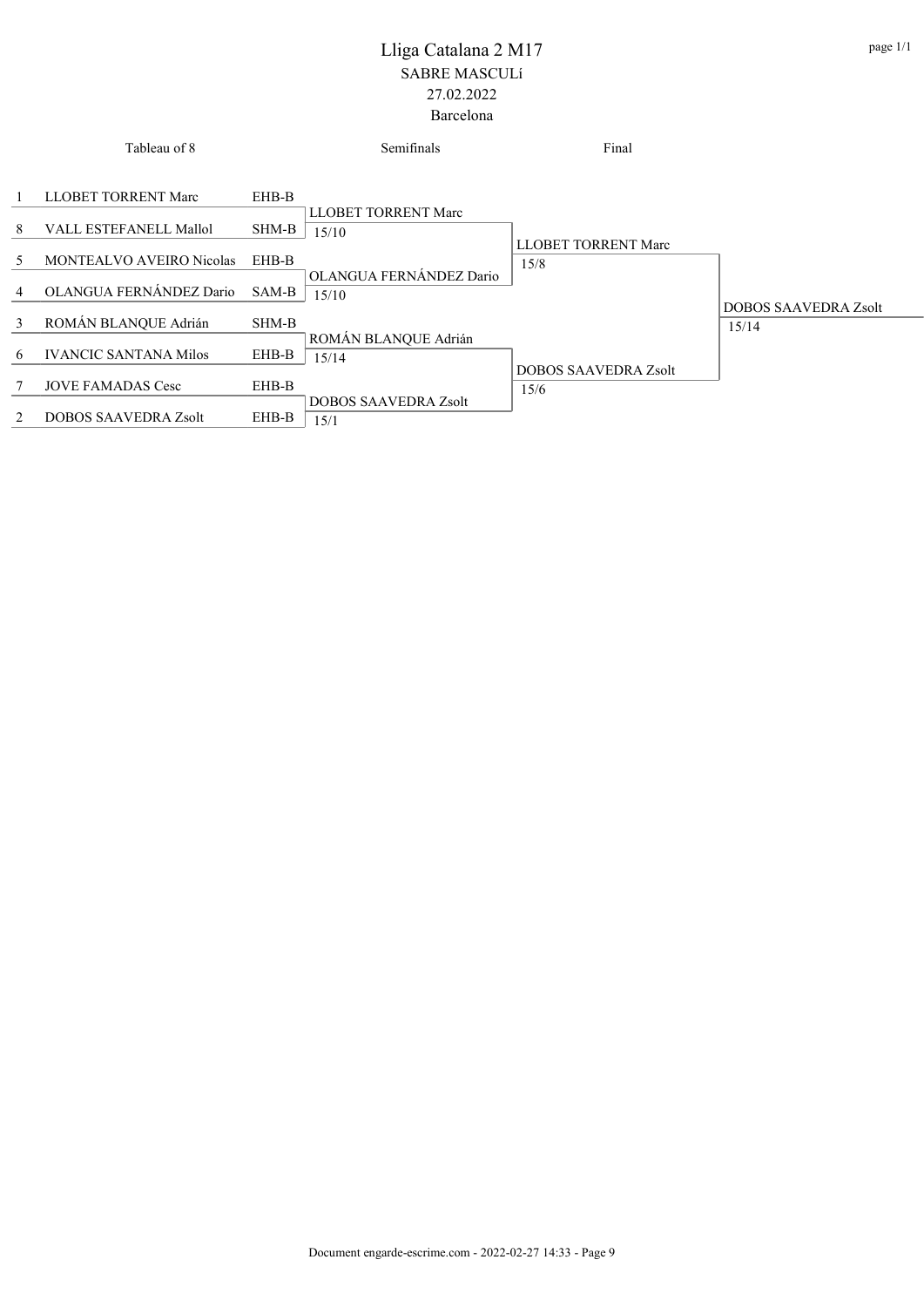Overall ranking (ordered by ranking - 16 fencers)

|    | rank name and first name      | club         | status |
|----|-------------------------------|--------------|--------|
|    | 1 DOBOS SAAVEDRA Zsolt        | EHB-B        |        |
|    | 2 LLOBET TORRENT Marc         | EHB-B        |        |
|    | 3 OLANGUA FERNÁNDEZ Dario     | SAM-B        |        |
|    | 3 ROMÁN BLANQUE Adrián        | <b>SHM-B</b> |        |
|    | 5 MONTEALVO AVEIRO Nicolas    | EHB-B        |        |
|    | 6 IVANCIC SANTANA Milos       | EHB-B        |        |
|    | 7 VALL ESTEFANELL Mallol      | <b>SHM-B</b> |        |
|    | 8 JOVE FAMADAS Cesc           | <b>EHB-B</b> |        |
|    | 9 SORIANO VALE Martí          | EHB-B        |        |
|    | 10 MATEO FERRET Max           | SAM-B        |        |
| 11 | <b>ARGIMON LLOBERAS Oriol</b> | EHB-B        |        |
|    | 12 BLANCO PEREZ Joel          | EHB-B        |        |
|    | 13 STOOPS LUGO Hendrik        | <b>EHB-B</b> |        |
|    | 14 VILASECA BELLÉS Bernat     | <b>SHM-B</b> |        |
|    | 15 CASAS GONZALVO Arnau       | SAM-B        |        |
|    | 16 BORRAZ LABRADOR Jordi      | EHB-B        |        |
|    |                               |              |        |